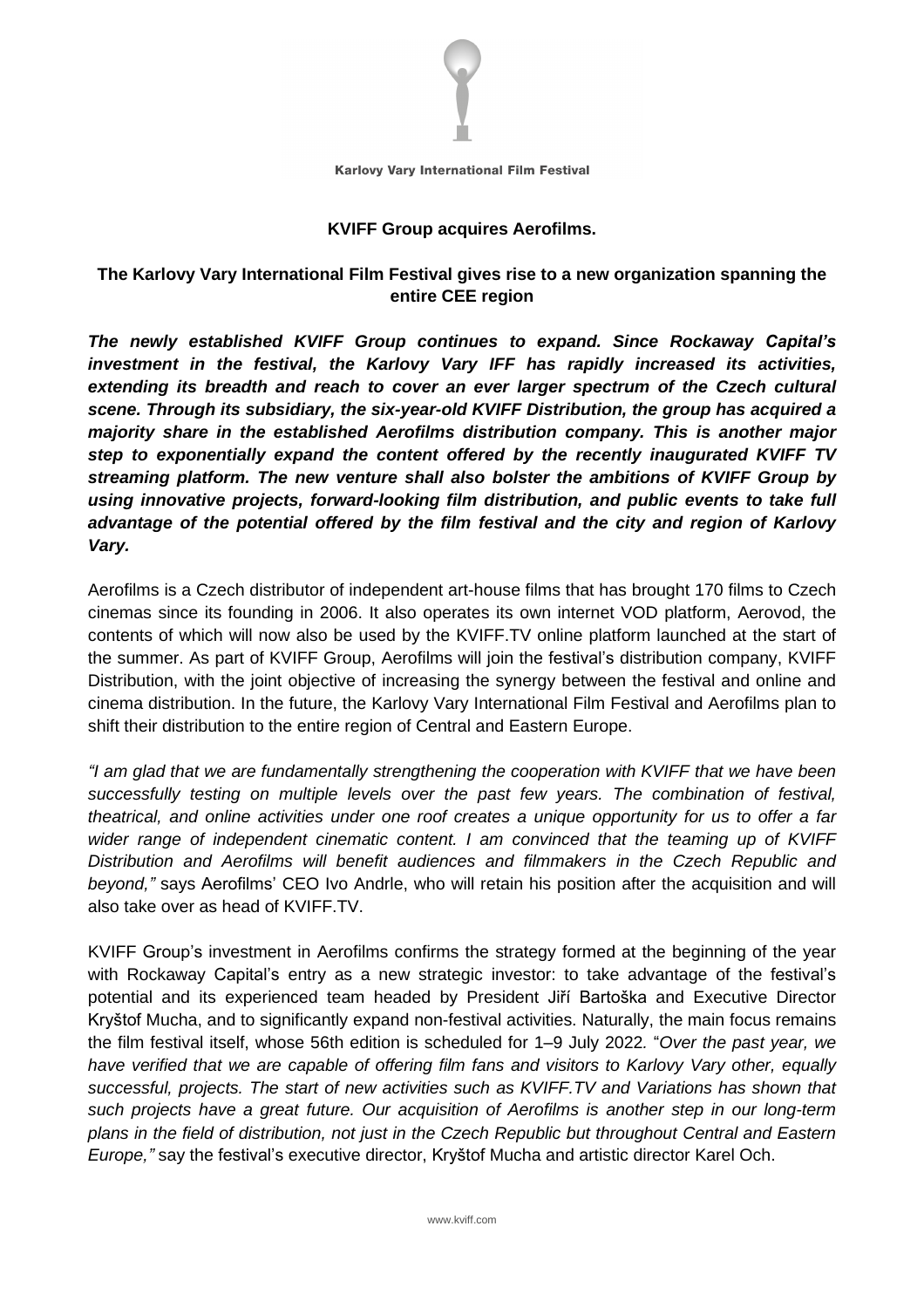

#### Karlovy Vary International Film Festival

KVIFF Group's activities now include a number of ambitious projects. Thanks to the enormous efforts of the entire team, the traditional festival could be held despite Covid-related restrictions. Even before that, June saw the launch of the online video platform KVIFF.TV, where audiences could follow the 16th edition of the Pragueshorts shorts competition and where they could enjoy live broadcasts from the Karlovy Vary festival in August. The main pillar of KVIFF.TV's content, however, is a curated selection of art-house films chosen by the festival's experienced programming team. Thanks to our association with Aerofilms, the film library should soon be able to offer more than 500 titles.

Another pillar consists of events organized by KVIFF Events. In November, fans of film and music could revisit Karlovy Vary for Variations. Organized by the film festival in collaboration with the Czech Philharmonic, Variations offered visitors the chance to experience several unique events in the fields of music and film. The event was a great success, as confirmed by our partners' interest. KVIFF Events also organizes the successful Pragueshorts Film Festival and KVIFF at Your Cinema, which this year again brought festival films to regional cinemas. And more events are being planned for next year as well.

As confirmed by Rockaway Capital's investment partner Jan Jírovec, who is also a member of the board of KVIFF Group, the group already had a detailed plan of important social and cultural activities in the Czech Republic when Rockaway's investment was realized at the beginning of the year. *"Rockaway Capital and the Karlovy Vary Festival have their first joint year behind them and I can say that it has been very successful. We have found synergy between both teams and are building a strong brand that we plan to combine with many other activities throughout the entire year. Our acquisition of Aerofilms is one such activity, but we're not stopping there. Rockaway is ready to connect other projects, to support cultural events, and to continue to expand the KVIFF Group,"* says Jírovec.

KVIFF Group was created after an investment by Jakub Havrlant's Rockaway Capital in festival organizer Film service festival Karlovy Vary in February 2021. Amidst the difficult period caused by the Covid-19 pandemic, the festival thus gained a strategic investor who represents guaranteed stability for the Karlovy Vary International Film Festival and offers the chance to develop in the Czech Republic and the CEE region.

## **About KVIFF Group**

KVIFF Group, whose shareholders include Jiří Bartoška, Rockaway Capital, and a group of managers from the Karlovy Vary film festival, includes the festival itself, the online video platform KVIFF.TV, the KVIFF Distribution and Aerofilms distribution companies, and KVIFF Events, the last of which organizes the music-and-film festival Variations, the KVIFF at Your Cinema minifestival, and the Pragueshorts Film Festival.